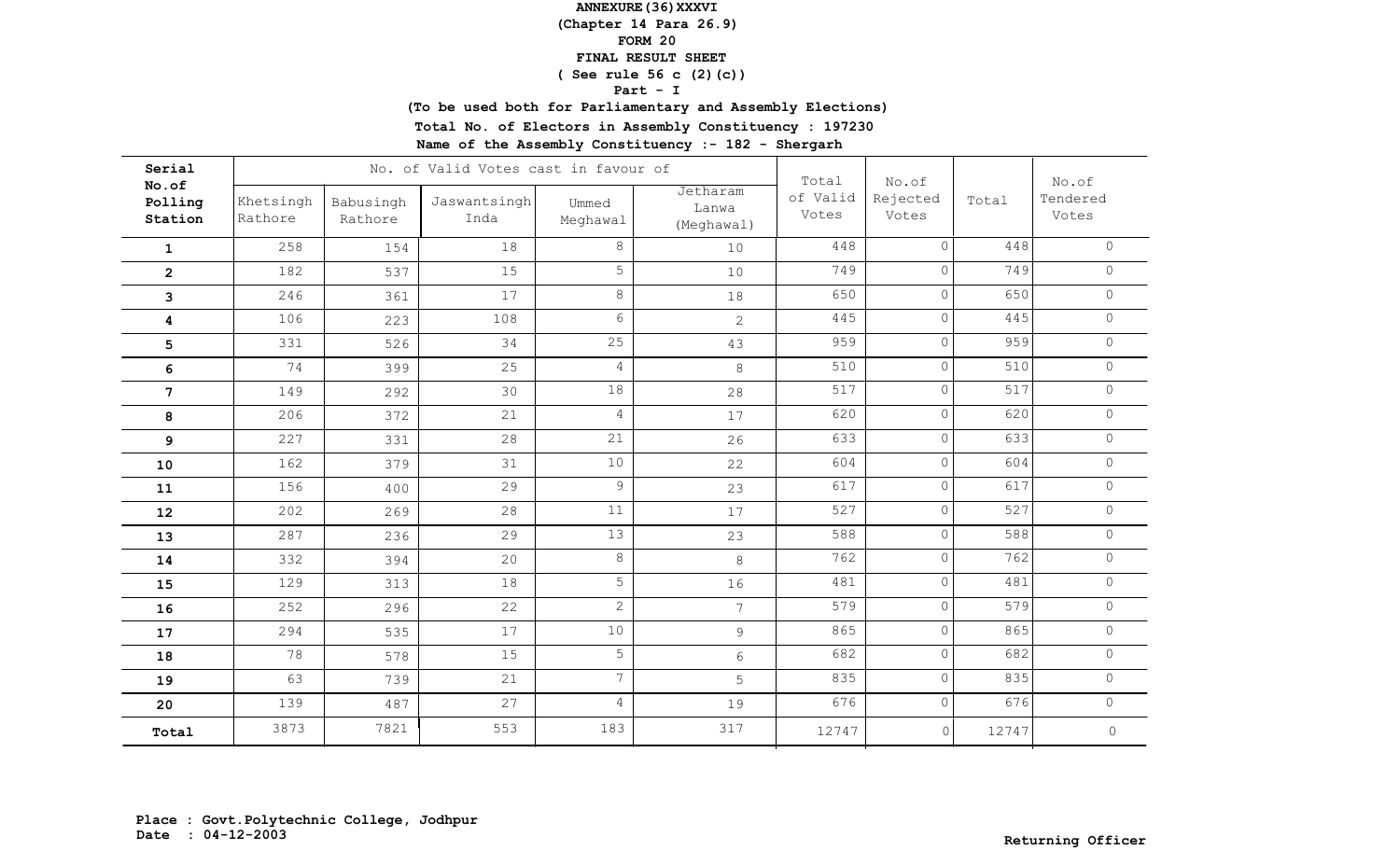**(Chapter 14 Para 26.9)**

### **FORM 20**

#### **FINAL RESULT SHEET**

## **( See rule 56 c (2)(c))**

### **Part - I**

**(To be used both for Parliamentary and Assembly Elections)**

**Total No. of Electors in Assembly Constituency : 197230**

| Serial                      |                      |                      | No. of Valid Votes cast in favour of | Total             | No.of                           |                   | No.of             |       |                   |
|-----------------------------|----------------------|----------------------|--------------------------------------|-------------------|---------------------------------|-------------------|-------------------|-------|-------------------|
| No.of<br>Polling<br>Station | Khetsingh<br>Rathore | Babusingh<br>Rathore | Jaswantsingh<br>Inda                 | Ummed<br>Meghawal | Jetharam<br>Lanwa<br>(Meghawal) | of Valid<br>Votes | Rejected<br>Votes | Total | Tendered<br>Votes |
| 21                          | 254                  | 249                  | $\mathcal{G}$                        | 14                | 28                              | 554               | $\Omega$          | 554   | $\Omega$          |
| 22                          | 119                  | 592                  | 30                                   | 17                | 20                              | 778               | $\circ$           | 778   | $\mathcal{S}$     |
| 23                          | 228                  | 232                  | 31                                   | $6\,$             | 18                              | 515               | $\Omega$          | 515   | $\circ$           |
| 24                          | 243                  | 222                  | 41                                   | 18                | 42                              | 566               | $\circ$           | 566   | $\circ$           |
| 25                          | 194                  | 447                  | 89                                   | 15                | 10                              | 755               | $\circ$           | 755   | $\circ$           |
| 26                          | 120                  | 395                  | 16                                   | $8\,$             | 21                              | 560               | $\circ$           | 560   | $\circ$           |
| 27                          | 287                  | 333                  | 10                                   | 5                 | 22                              | 657               | $\circ$           | 657   | $\circ$           |
| 28                          | 106                  | 486                  | 19                                   | $\overline{4}$    | $\overline{4}$                  | 619               | $\circ$           | 619   | $\circ$           |
| 29                          | 176                  | 415                  | 45                                   | 18                | 24                              | 678               | $\circ$           | 678   | $\circ$           |
| 30                          | 110                  | 274                  | 11                                   | 10                | 28                              | 433               | $\circ$           | 433   | $\circ$           |
| 31                          | 105                  | 425                  | 23                                   | $8\,$             | 25                              | 586               | $\circ$           | 586   | $\circ$           |
| 32                          | 83                   | 461                  | 19                                   | $\overline{4}$    | 18                              | 585               | $\circ$           | 585   | $\circ$           |
| 33                          | 917                  | 172                  | 10                                   | $\circ$           | $\overline{2}$                  | 1101              | $\circ$           | 1101  | $\circ$           |
| 34                          | 272                  | 414                  | 22                                   | 12                | 31                              | 751               | $\circ$           | 751   | $\circ$           |
| 35                          | 436                  | 205                  | $\overline{9}$                       | $\overline{7}$    | 12                              | 669               | $\circ$           | 669   | $\circledcirc$    |
| 36                          | 462                  | 175                  | 5                                    | $6\,$             | 25                              | 673               | $\circ$           | 673   | $\Omega$          |
| 37                          | 412                  | 282                  | 13                                   | $\overline{9}$    | 39                              | 755               | $\circ$           | 755   | $\circ$           |
| 38                          | 407                  | 237                  | 25                                   | 13                | 28                              | 710               | $\circ$           | 710   | $\circ$           |
| 39                          | 357                  | 205                  | 16                                   | 5                 | 12                              | 595               | $\circ$           | 595   | $\mathbf{1}$      |
| 40                          | 249                  | 271                  | 47                                   | $\mathcal{G}$     | 33                              | 609               | $\circ$           | 609   | $\overline{2}$    |
| Total                       | 5537                 | 6492                 | 490                                  | 188               | 442                             | 13149             | $\circ$           | 13149 | $\epsilon$        |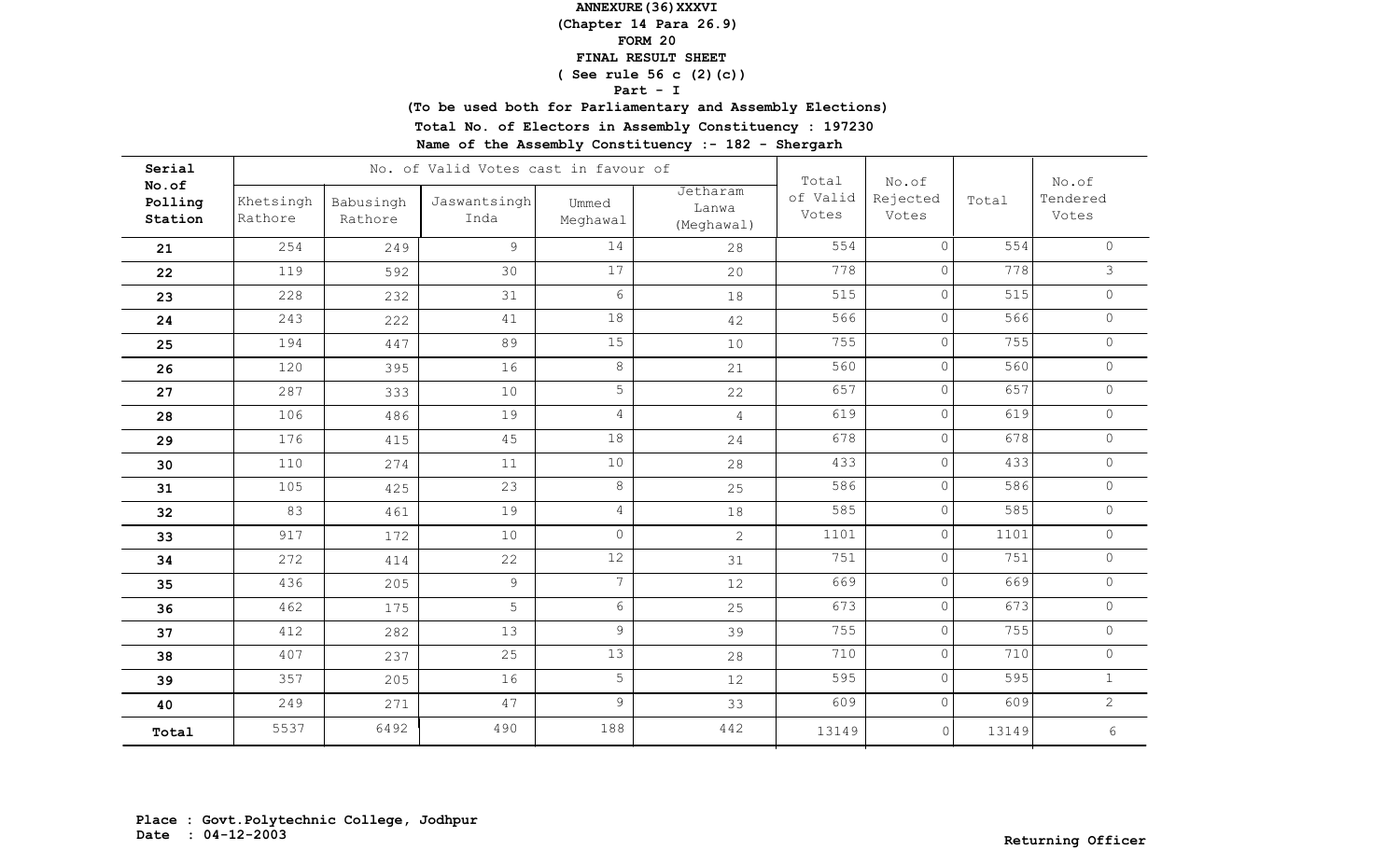**(Chapter 14 Para 26.9)**

### **FORM 20**

#### **FINAL RESULT SHEET**

## **( See rule 56 c (2)(c))**

### **Part - I**

**(To be used both for Parliamentary and Assembly Elections)**

**Total No. of Electors in Assembly Constituency : 197230**

| Serial                      |                      |                      | No. of Valid Votes cast in favour of |                   | Total                           | No.of             |                   | No.of |                     |
|-----------------------------|----------------------|----------------------|--------------------------------------|-------------------|---------------------------------|-------------------|-------------------|-------|---------------------|
| No.of<br>Polling<br>Station | Khetsingh<br>Rathore | Babusingh<br>Rathore | Jaswantsingh<br>Inda                 | Ummed<br>Meghawal | Jetharam<br>Lanwa<br>(Meghawal) | of Valid<br>Votes | Rejected<br>Votes | Total | Tendered<br>Votes   |
| 41                          | 303                  | 377                  | 20                                   | 13                | 21                              | 734               | $\Omega$          | 734   | $\circ$             |
| 42                          | 354                  | 216                  | 14                                   | 11                | 26                              | 621               | $\circ$           | 621   | $\circ$             |
| 43                          | 335                  | 192                  | 46                                   | 5                 | 12                              | 590               | $\Omega$          | 590   | $\circ$             |
| 44                          | 233                  | 352                  | 36                                   | $8\,$             | 13                              | 642               | $\circ$           | 642   | $\circ$             |
| 45                          | 246                  | 368                  | 28                                   | 13                | 13                              | 668               | $\circ$           | 668   | $\circ$             |
| 46                          | 212                  | 304                  | 29                                   | 14                | 25                              | 584               | $\circ$           | 584   | $\circ$             |
| 47                          | 176                  | 378                  | 20                                   | $\overline{2}$    | $7\overline{ }$                 | 583               | $\circ$           | 583   | $\circ$             |
| 48                          | 213                  | 101                  | 17                                   | $\overline{2}$    | 12                              | 345               | $\circ$           | 345   | $\circ$             |
| 49                          | 182                  | 102                  | 23                                   | $\mathfrak{Z}$    | 45                              | 355               | $\circ$           | 355   | $\circ$             |
| 50                          | 298                  | 521                  | 17                                   | $\,1\,$           | $\overline{4}$                  | 841               | $\circ$           | 841   | $\circ$             |
| 51                          | 22                   | 118                  | 256                                  | $8\,$             | 5                               | 409               | $\circ$           | 409   | $\circ$             |
| 52                          | 248                  | 384                  | 146                                  | 25                | 31                              | 834               | $\circ$           | 834   | $\circ$             |
| 53                          | 311                  | 215                  | 131                                  | 23                | 34                              | 714               | $\circ$           | 714   | $\circ$             |
| 54                          | 77                   | 442                  | 72                                   | 13                | 9                               | 613               | $\circ$           | 613   | $\circ$             |
| 55                          | 133                  | 417                  | 36                                   | 10                | 16                              | 612               | $\circ$           | 612   | $\circledcirc$      |
| 56                          | 98                   | 351                  | 27                                   | 17                | 26                              | 519               | $\circ$           | 519   | $\Omega$            |
| 57                          | 269                  | 292                  | 14                                   | 19                | 33                              | 627               | $\circ$           | 627   | $\circ$             |
| 58                          | 229                  | 557                  | 20                                   | 15                | 28                              | 849               | $\circ$           | 849   | $\circ$             |
| 59                          | 121                  | 287                  | 12                                   | $\overline{22}$   | 43                              | 485               | $\circ$           | 485   | $\circ$             |
| 60                          | 284                  | 213                  | 16                                   | 10                | 13                              | 536               | $\circ$           | 536   | $\circ$             |
| Total                       | 4344                 | 6187                 | 980                                  | 234               | 416                             | 12161             | $\circ$           | 12161 | $\mathsf{O}\xspace$ |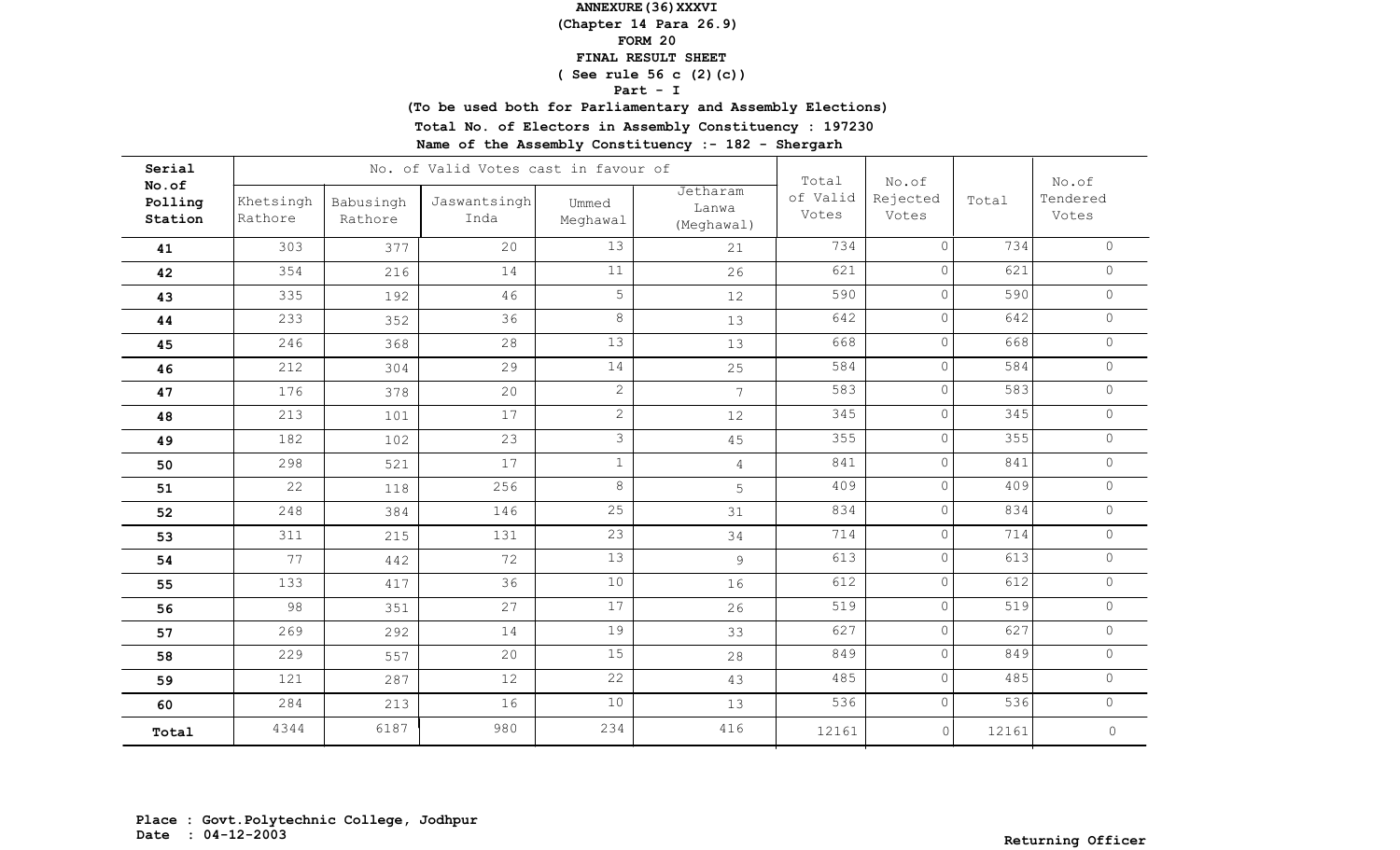**(Chapter 14 Para 26.9)**

### **FORM 20**

#### **FINAL RESULT SHEET**

## **( See rule 56 c (2)(c))**

### **Part - I**

**(To be used both for Parliamentary and Assembly Elections)**

**Total No. of Electors in Assembly Constituency : 197230**

| Serial                      |                      |                      | No. of Valid Votes cast in favour of |                   |                                 | Total             | No.of             |       | No.of               |
|-----------------------------|----------------------|----------------------|--------------------------------------|-------------------|---------------------------------|-------------------|-------------------|-------|---------------------|
| No.of<br>Polling<br>Station | Khetsingh<br>Rathore | Babusingh<br>Rathore | Jaswantsingh<br>Inda                 | Ummed<br>Meghawal | Jetharam<br>Lanwa<br>(Meghawal) | of Valid<br>Votes | Rejected<br>Votes | Total | Tendered<br>Votes   |
| 61                          | 280                  | 58                   | 16                                   | 8                 | 23                              | 385               | $\Omega$          | 385   | $\Omega$            |
| 62                          | 295                  | 215                  | 166                                  | 13                | 38                              | 727               | $\circ$           | 727   | $\circ$             |
| 63                          | 340                  | 203                  | 75                                   | 21                | 63                              | 702               | $\Omega$          | 702   | $\circ$             |
| 64                          | 132                  | 237                  | 24                                   | 5                 | 13                              | 411               | $\circ$           | 411   | $\circ$             |
| 65                          | 393                  | 342                  | 105                                  | 19                | 25                              | 884               | $\circ$           | 884   | $\circ$             |
| 66                          | 237                  | 328                  | 92                                   | 15                | 51                              | 723               | $\circ$           | 723   | $\circ$             |
| 67                          | 163                  | 169                  | 28                                   | $10$              | 21                              | 391               | $\circ$           | 391   | $\circ$             |
| 68                          | 218                  | 358                  | 30                                   | $8\,$             | 23                              | 637               | $\circ$           | 637   | $\circ$             |
| 69                          | 279                  | 273                  | 26                                   | 27                | 24                              | 629               | $\circ$           | 629   | $\circ$             |
| 70                          | 188                  | 198                  | 28                                   | $8\,$             | 24                              | 446               | $\circ$           | 446   | $\circ$             |
| 71                          | 225                  | 206                  | 54                                   | 15                | 17                              | 517               | $\circ$           | 517   | $\circ$             |
| 72                          | 348                  | 293                  | 12                                   | 16                | 32                              | 701               | $\circ$           | 701   | $\circ$             |
| 73                          | 224                  | 244                  | 13                                   | 16                | 19                              | 516               | $\circ$           | 516   | $\circ$             |
| 74                          | 314                  | 309                  | 38                                   | 5                 | 25                              | 691               | $\circ$           | 691   | $\circ$             |
| 75                          | 245                  | 221                  | $11$                                 | 14                | 24                              | 515               | $\circ$           | 515   | $\circledcirc$      |
| 76                          | 105                  | 385                  | $\mathcal{G}$                        | $\mathfrak{Z}$    | 7 <sup>7</sup>                  | 509               | $\circ$           | 509   | $\Omega$            |
| 77                          | 201                  | 197                  | 13                                   | $6\phantom{.}6$   | 17                              | 434               | $\circ$           | 434   | $\circ$             |
| 78                          | 311                  | 418                  | 34                                   | 25                | 69                              | 857               | $\circ$           | 857   | $\circ$             |
| 79                          | 336                  | 289                  | 22                                   | $\overline{9}$    | 20                              | 676               | $\circ$           | 676   | $\circ$             |
| 80                          | 426                  | 302                  | 11                                   | 16                | 23                              | 778               | $\circ$           | 778   | $\circ$             |
| Total                       | 5260                 | 5245                 | 807                                  | 259               | 558                             | 12129             | $\circ$           | 12129 | $\mathsf{O}\xspace$ |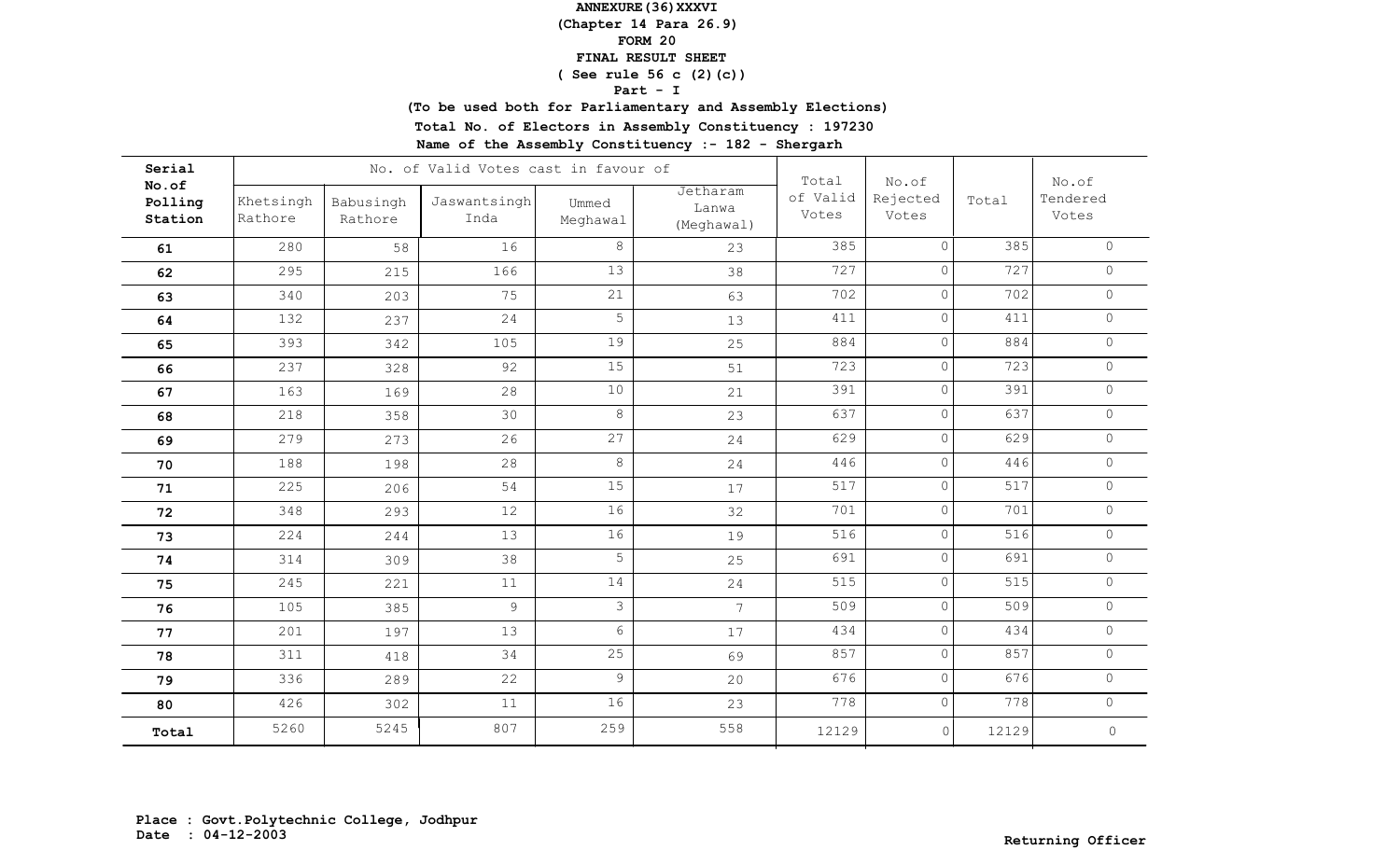**(Chapter 14 Para 26.9)**

### **FORM 20**

#### **FINAL RESULT SHEET**

# **( See rule 56 c (2)(c))**

### **Part - I**

**(To be used both for Parliamentary and Assembly Elections)**

**Total No. of Electors in Assembly Constituency : 197230**

| Serial                      |                      |                      | No. of Valid Votes cast in favour of |                   |                                 | Total             | No.of             |       | No.of               |
|-----------------------------|----------------------|----------------------|--------------------------------------|-------------------|---------------------------------|-------------------|-------------------|-------|---------------------|
| No.of<br>Polling<br>Station | Khetsingh<br>Rathore | Babusingh<br>Rathore | Jaswantsingh<br>Inda                 | Ummed<br>Meghawal | Jetharam<br>Lanwa<br>(Meghawal) | of Valid<br>Votes | Rejected<br>Votes | Total | Tendered<br>Votes   |
| 81                          | 507                  | 270                  | 16                                   | 9                 | 27                              | 829               | $\Omega$          | 829   | $\Omega$            |
| 82                          | 355                  | 220                  | 13                                   | 15                | 22                              | 625               | $\circ$           | 625   | $\circ$             |
| 83                          | 414                  | 218                  | 13                                   | 16                | 40                              | 701               | $\Omega$          | 701   | $\circ$             |
| 84                          | 477                  | 240                  | 44                                   | 19                | 44                              | 824               | $\circ$           | 824   | $\circ$             |
| 85                          | 228                  | 316                  | 32                                   | 25                | 40                              | 641               | $\circ$           | 641   | $\circ$             |
| 86                          | 398                  | 155                  | 13                                   | $\,8\,$           | 20                              | 594               | $\circ$           | 594   | $\circ$             |
| 87                          | 97                   | 224                  | 23                                   | 11                | 12                              | 367               | $\circ$           | 367   | $\circ$             |
| 88                          | 214                  | 283                  | 21                                   | 14                | 19                              | 551               | $\circ$           | 551   | $\circ$             |
| 89                          | 222                  | 260                  | 23                                   | 11                | 43                              | 559               | $\circ$           | 559   | $\circ$             |
| 90                          | 65                   | 352                  | 57                                   | 10                | 13                              | 497               | $\circ$           | 497   | $\circ$             |
| 91                          | 247                  | 433                  | 36                                   | 12                | 15                              | 743               | $\circ$           | 743   | $\circ$             |
| 92                          | 223                  | 255                  | 99                                   | 13                | 38                              | 628               | $\circ$           | 628   | $\circ$             |
| 93                          | 200                  | 450                  | 31                                   | $\overline{4}$    | 23                              | 708               | $\circ$           | 708   | $\circ$             |
| 94                          | 323                  | 338                  | 39                                   | $\,8\,$           | 23                              | 731               | $\circ$           | 731   | $\circ$             |
| 95                          | 255                  | 228                  | 96                                   | $\overline{7}$    | 17                              | 603               | $\circ$           | 603   | $\circledcirc$      |
| 96                          | 160                  | 308                  | 68                                   | 20                | 60                              | 616               | $\circ$           | 616   | $\Omega$            |
| 97                          | 279                  | 621                  | 49                                   | 13                | 25                              | 987               | $\circ$           | 987   | $\circ$             |
| 98                          | 56                   | 294                  | 12                                   | $\overline{2}$    | 11                              | 375               | $\circ$           | 375   | $\circ$             |
| 99                          | 59                   | 200                  | 49                                   | $\overline{c}$    | 13                              | 323               | $\circ$           | 323   | $\circ$             |
| 100                         | 346                  | 194                  | 37                                   | $\overline{4}$    | $7\overline{ }$                 | 588               | $\circ$           | 588   | $\circ$             |
| Total                       | 5125                 | 5859                 | 771                                  | 223               | 512                             | 12490             | $\circ$           | 12490 | $\mathsf{O}\xspace$ |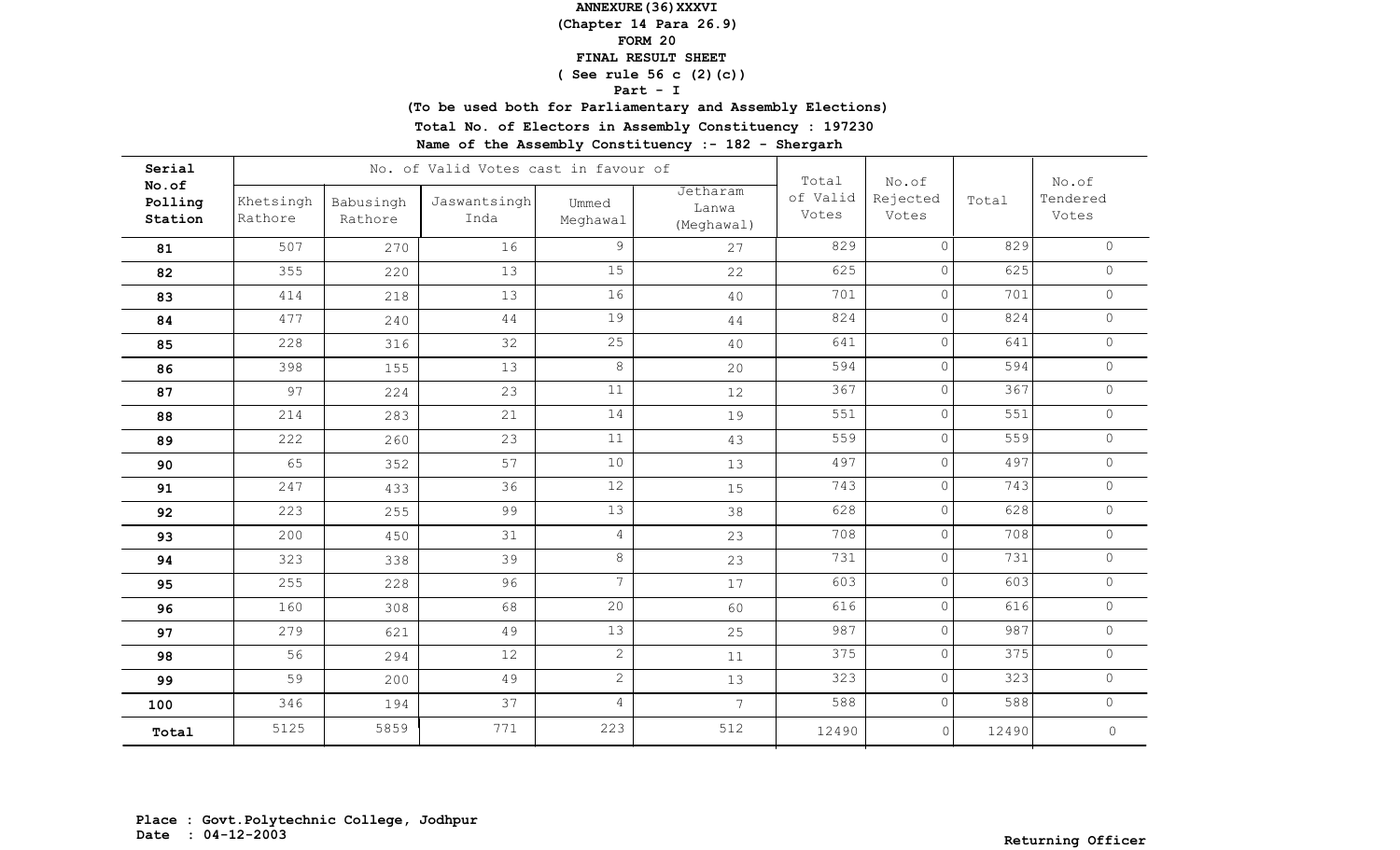**(Chapter 14 Para 26.9)**

### **FORM 20**

#### **FINAL RESULT SHEET**

## **( See rule 56 c (2)(c))**

### **Part - I**

**(To be used both for Parliamentary and Assembly Elections)**

**Total No. of Electors in Assembly Constituency : 197230**

| Serial                      |                      |                      |                      |                   | No. of Valid Votes cast in favour of |                            |                            |       |                            |  |  |
|-----------------------------|----------------------|----------------------|----------------------|-------------------|--------------------------------------|----------------------------|----------------------------|-------|----------------------------|--|--|
| No.of<br>Polling<br>Station | Khetsingh<br>Rathore | Babusingh<br>Rathore | Jaswantsingh<br>Inda | Ummed<br>Meghawal | Jetharam<br>Lanwa<br>(Meghawal)      | Total<br>of Valid<br>Votes | No.of<br>Rejected<br>Votes | Total | No.of<br>Tendered<br>Votes |  |  |
| 101                         | 433                  | 257                  | 87                   | 7                 | 24                                   | 808                        | $\Omega$                   | 808   | $\Omega$                   |  |  |
| 102                         | 136                  | 141                  | 322                  | 24                | 47                                   | 670                        | 0                          | 670   | $\circ$                    |  |  |
| 103                         | 33                   | 119                  | 486                  | 16                | 31                                   | 685                        | $\circ$                    | 685   | $\circ$                    |  |  |
| 104                         | 201                  | 66                   | 294                  | 11                | 14                                   | 586                        | $\circ$                    | 586   | $\circ$                    |  |  |
| 105                         | 168                  | 151                  | 326                  | $\mathsf 9$       | 14                                   | 668                        | $\circ$                    | 668   | $\circ$                    |  |  |
| 106                         | 54                   | 141                  | 330                  | 21                | 16                                   | 562                        | 0                          | 562   | $\circ$                    |  |  |
| 107                         | 179                  | 230                  | 88                   | 15                | $4\,4$                               | 556                        | 0                          | 556   | $\circ$                    |  |  |
| 108                         | 123                  | 424                  | 86                   | 13                | 9                                    | 655                        | $\circ$                    | 655   | $\circ$                    |  |  |
| 109                         | 91                   | 173                  | 203                  | 12                | 16                                   | 495                        | $\circ$                    | 495   | $\circ$                    |  |  |
| 110                         | 105                  | 95                   | 291                  | $17$              | 34                                   | 542                        | $\circ$                    | 542   | $\circ$                    |  |  |
| 111                         | 204                  | 144                  | 277                  | 23                | 16                                   | 664                        | $\circ$                    | 664   | $\circ$                    |  |  |
| 112                         | 192                  | 209                  | 250                  | 16                | 39                                   | 706                        | $\circ$                    | 706   | $\circ$                    |  |  |
| 113                         | 96                   | 336                  | 17                   | 8                 | 15                                   | 472                        | $\circ$                    | 472   | $\circ$                    |  |  |
| 114                         | 198                  | 534                  | 22                   | $8\,$             | $10$                                 | 772                        | $\circ$                    | 772   | $\Omega$                   |  |  |
| 115                         | 210                  | 343                  | 9                    | 9                 | $7\overline{ }$                      | 578                        | $\circ$                    | 578   | $\circledcirc$             |  |  |
| 116                         | 140                  | 611                  | 59                   | 30                | 30                                   | 870                        | $\circ$                    | 870   | $\Omega$                   |  |  |
| 117                         | 275                  | 360                  | 60                   | 30                | 35                                   | 760                        | $\circ$                    | 760   | $\circ$                    |  |  |
| 118                         | 100                  | 101                  | 367                  | 18                | 14                                   | 600                        | $\circ$                    | 600   | $\circ$                    |  |  |
| 119                         | 141                  | 190                  | 214                  | 40                | 25                                   | 610                        | $\overline{0}$             | 610   | $\circ$                    |  |  |
| 120                         | 148                  | 315                  | 161                  | 21                | 24                                   | 669                        | $\circ$                    | 669   | $\circ$                    |  |  |
| Total                       | 3227                 | 4940                 | 3949                 | 348               | 464                                  | 12928                      | $\circ$                    | 12928 | $\mathsf{O}\xspace$        |  |  |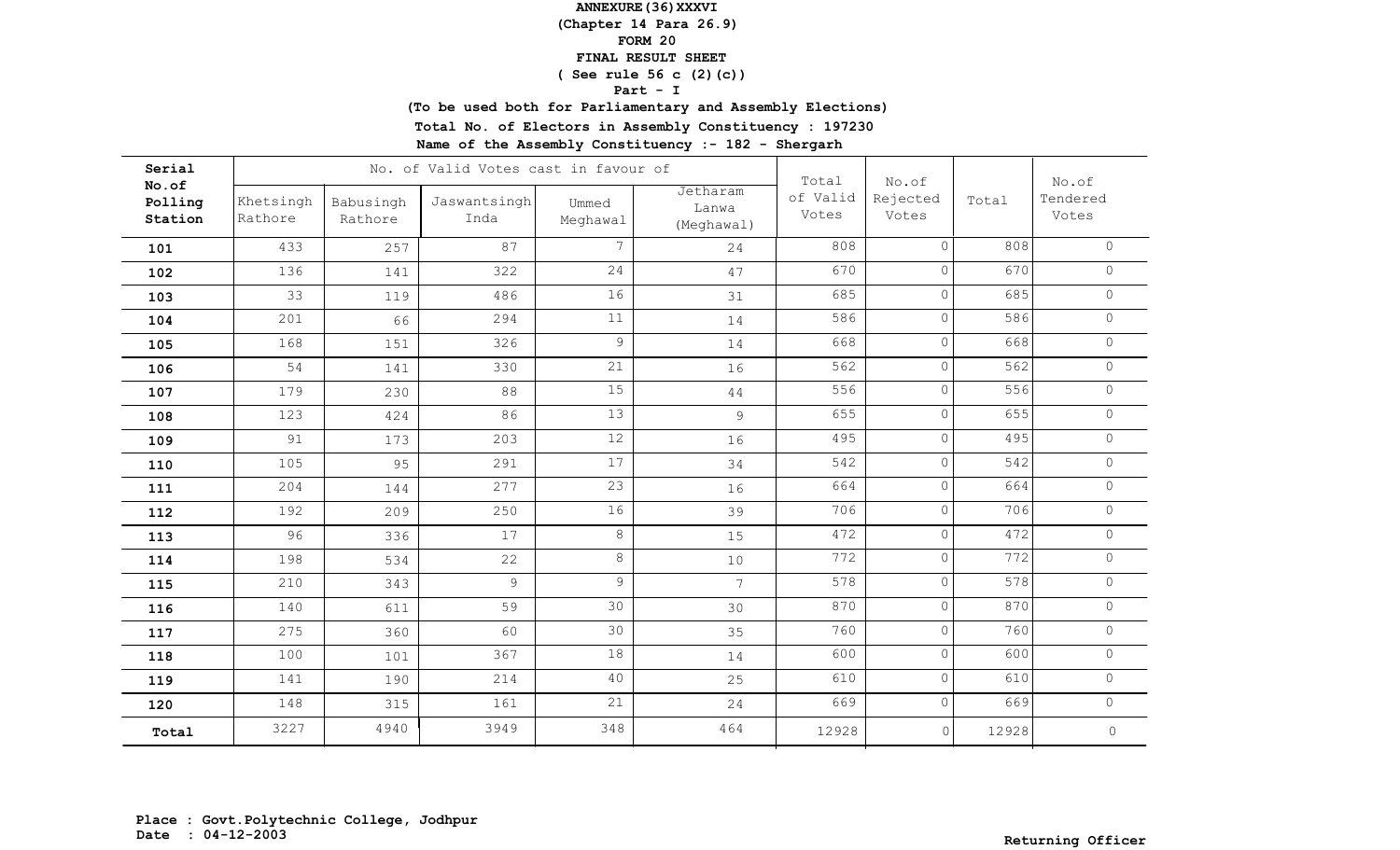**(Chapter 14 Para 26.9)**

### **FORM 20**

#### **FINAL RESULT SHEET**

## **( See rule 56 c (2)(c))**

### **Part - I**

**(To be used both for Parliamentary and Assembly Elections)**

**Total No. of Electors in Assembly Constituency : 197230**

| Serial                      |                      |                      | No. of Valid Votes cast in favour of | Total             | No.of                           |                   | No.of             |       |                     |
|-----------------------------|----------------------|----------------------|--------------------------------------|-------------------|---------------------------------|-------------------|-------------------|-------|---------------------|
| No.of<br>Polling<br>Station | Khetsingh<br>Rathore | Babusingh<br>Rathore | Jaswantsingh<br>Inda                 | Ummed<br>Meghawal | Jetharam<br>Lanwa<br>(Meghawal) | of Valid<br>Votes | Rejected<br>Votes | Total | Tendered<br>Votes   |
| 121                         | 203                  | 331                  | 40                                   | 9                 | 21                              | 604               | $\Omega$          | 604   | $\Omega$            |
| 122                         | 143                  | 321                  | 53                                   | 12                | 14                              | 543               | 0                 | 543   | $\circ$             |
| 123                         | 352                  | 310                  | 18                                   | 13                | 35                              | 728               | 0                 | 728   | $\circ$             |
| 124                         | 236                  | 366                  | 24                                   | 31                | 32                              | 689               | $\circ$           | 689   | $\circ$             |
| 125                         | 268                  | 326                  | 10                                   | 10                | $\overline{7}$                  | 621               | $\circ$           | 621   | $\circ$             |
| 126                         | 21                   | 19                   | 530                                  | 15                | 13                              | 598               | $\circ$           | 598   | $\circ$             |
| 127                         | 197                  | 85                   | 282                                  | 14                | 17                              | 595               | 0                 | 595   | $\circ$             |
| 128                         | 113                  | 129                  | 195                                  | 22                | 33                              | 492               | 0                 | 492   | $\circ$             |
| 129                         | 186                  | 286                  | 231                                  | 27                | 43                              | 773               | $\circ$           | 773   | $\circ$             |
| 130                         | 140                  | 214                  | 14                                   | 8                 | 65                              | 441               | $\circ$           | 441   | $\circ$             |
| 131                         | 154                  | 258                  | 31                                   | 33                | 40                              | 516               | $\circ$           | 516   | $\circ$             |
| 132                         | 394                  | 180                  | 55                                   | $6\overline{6}$   | 20                              | 655               | $\circ$           | 655   | $\circ$             |
| 133                         | 410                  | 148                  | 18                                   | 6                 | 18                              | 600               | $\circ$           | 600   | $\circ$             |
| 134                         | 326                  | 181                  | 6                                    | 11                | 22                              | 546               | $\circ$           | 546   | $\circ$             |
| 135                         | 228                  | 220                  | 126                                  | 11                | 26                              | 611               | $\circ$           | 611   | $\circledcirc$      |
| 136                         | 338                  | 237                  | 54                                   | 22                | 33                              | 684               | $\circ$           | 684   | $\circ$             |
| 137                         | 296                  | 232                  | 93                                   | 14                | 19                              | 654               | $\circ$           | 654   | $\circ$             |
| 138                         | 302                  | 324                  | 80                                   | $\overline{7}$    | 16                              | 729               | $\circ$           | 729   | $\circ$             |
| 139                         | 257                  | 465                  | 41                                   | 19                | 15                              | 797               | $\overline{0}$    | 797   | $\circ$             |
| 140                         | 521                  | 120                  | 14                                   | 5                 | 8                               | 668               | $\circ$           | 668   | $\circ$             |
| Total                       | 5085                 | 4752                 | 1915                                 | 295               | 497                             | 12544             | $\circ$           | 12544 | $\mathsf{O}\xspace$ |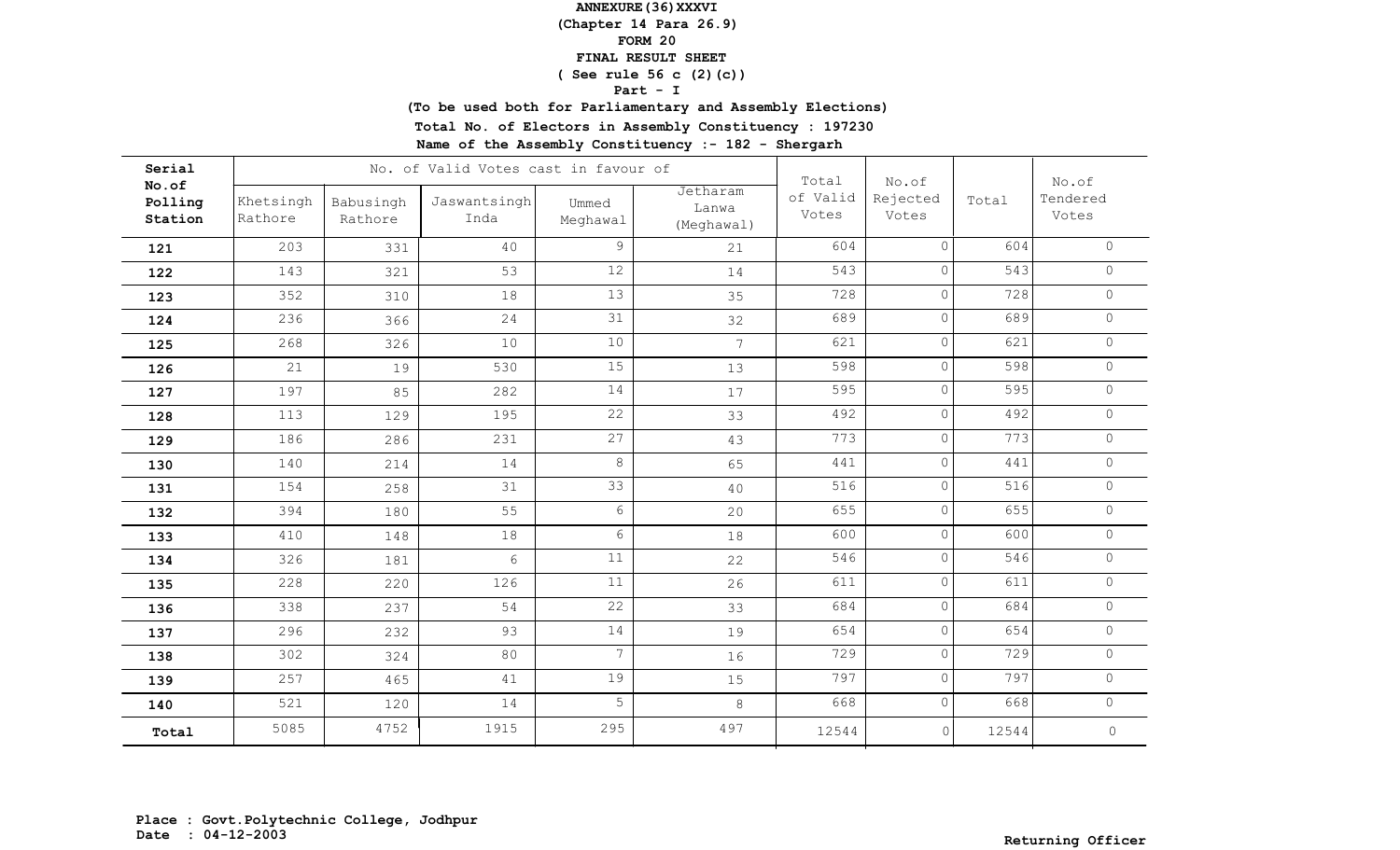**(Chapter 14 Para 26.9)**

### **FORM 20**

#### **FINAL RESULT SHEET**

## **( See rule 56 c (2)(c))**

### **Part - I**

**(To be used both for Parliamentary and Assembly Elections)**

**Total No. of Electors in Assembly Constituency : 197230**

| Serial                      |                      |                      | No. of Valid Votes cast in favour of |                   |                                 | Total             | No.of             |       | No.of             |
|-----------------------------|----------------------|----------------------|--------------------------------------|-------------------|---------------------------------|-------------------|-------------------|-------|-------------------|
| No.of<br>Polling<br>Station | Khetsingh<br>Rathore | Babusingh<br>Rathore | Jaswantsingh<br>Inda                 | Ummed<br>Meghawal | Jetharam<br>Lanwa<br>(Meghawal) | of Valid<br>Votes | Rejected<br>Votes | Total | Tendered<br>Votes |
| 141                         | 427                  | 219                  | 36                                   | 8                 | 15                              | 705               | $\Omega$          | 705   | $\Omega$          |
| 142                         | 45                   | 281                  | 169                                  | 24                | 25                              | 544               | 0                 | 544   | $\circ$           |
| 143                         | 149                  | 310                  | 47                                   | $\mathcal{S}$     | 10                              | 519               | $\circ$           | 519   | $\circ$           |
| 144                         | 314                  | 370                  | 40                                   | 14                | 22                              | 760               | $\circ$           | 760   | $\circ$           |
| 145                         | 150                  | 576                  | 65                                   | 16                | 26                              | 833               | $\circ$           | 833   | $\circ$           |
| 146                         | 257                  | 304                  | 15                                   | 5                 | 6                               | 587               | $\circ$           | 587   | $\mathbf{1}$      |
| 147                         | 183                  | 513                  | 39                                   | $10$              | 26                              | 771               | 0                 | 771   | $\circ$           |
| 148                         | 185                  | 199                  | 21                                   | 5                 | 11                              | 421               | $\circ$           | 421   | $\circ$           |
| 149                         | 222                  | 448                  | 41                                   | 18                | 15                              | 744               | $\circ$           | 744   | $\circ$           |
| 150                         | 232                  | 369                  | 151                                  | 22                | 47                              | 821               | $\circ$           | 821   | $\circ$           |
| 151                         | 307                  | 279                  | 45                                   | 20                | 42                              | 693               | $\circ$           | 693   | $\circ$           |
| 152                         | 197                  | 222                  | 27                                   | $11$              | 33                              | 490               | $\circ$           | 490   | $\circ$           |
| 153                         | 79                   | 317                  | 31                                   | 7                 | 10                              | 444               | $\circ$           | 444   | $\circ$           |
| 154                         | 116                  | 156                  | 129                                  | 14                | 12                              | 427               | $\circ$           | 427   | $\Omega$          |
| 155                         | 96                   | 362                  | 24                                   | 10                | 12                              | 504               | $\circ$           | 504   | $\circledcirc$    |
| 156                         | 245                  | 597                  | 17                                   | 17                | 15                              | 891               | $\circ$           | 891   | $\Omega$          |
| 157                         | 223                  | 427                  | 25                                   | 13                | 26                              | 714               | $\circ$           | 714   | 3                 |
| 158                         | 344                  | 382                  | 22                                   | $6\,$             | 23                              | 777               | $\circ$           | 777   | $\circ$           |
| 159                         | 201                  | 334                  | 19                                   | 12                | 23                              | 589               | $\circ$           | 589   | $\circ$           |
| 160                         | 83                   | 412                  | 19                                   | 14                | 17                              | 545               | $\circ$           | 545   | $\circ$           |
| Total                       | 4055                 | 7077                 | 982                                  | 249               | 416                             | 12779             | $\circ$           | 12779 | $\overline{4}$    |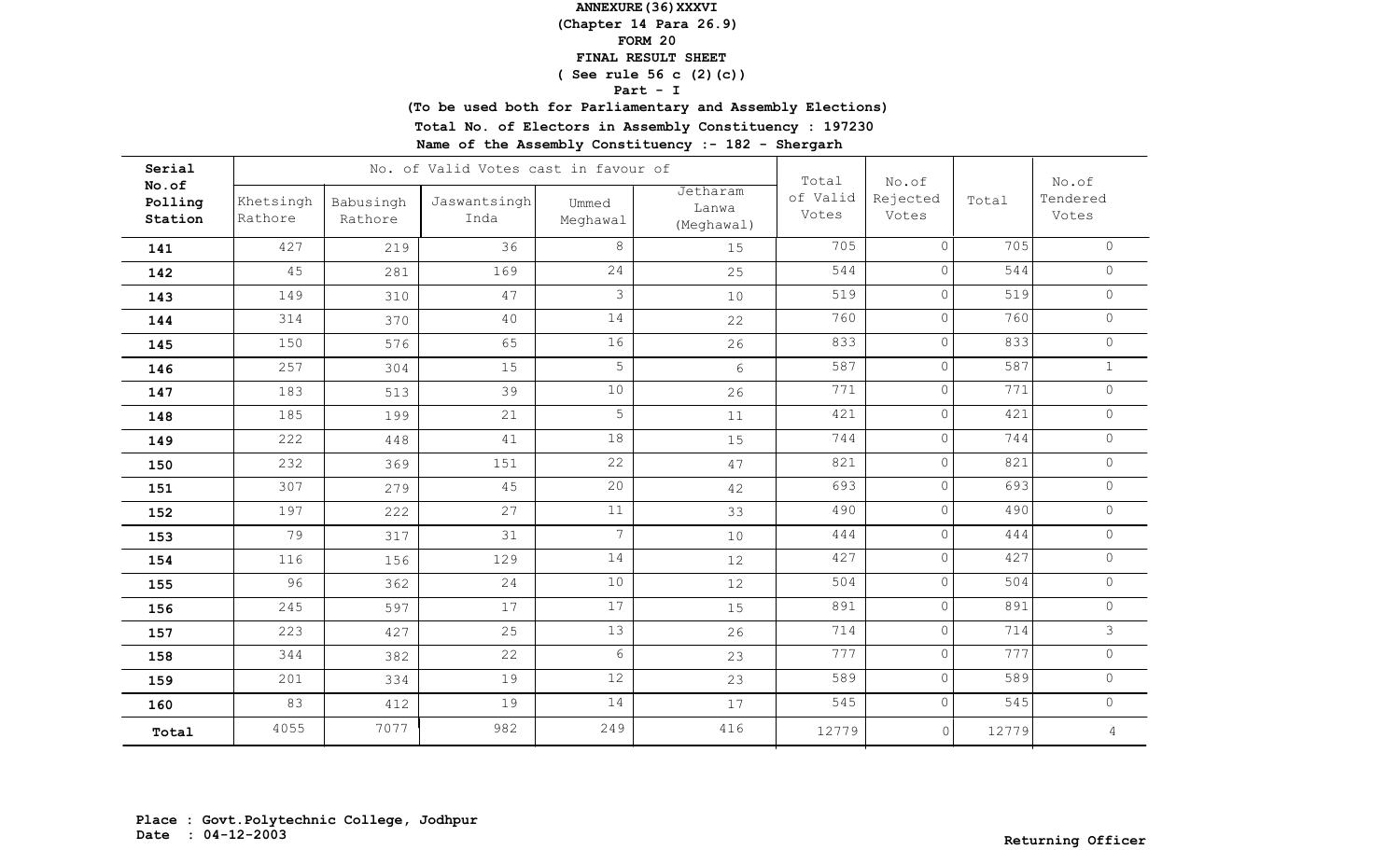**(Chapter 14 Para 26.9)**

### **FORM 20**

#### **FINAL RESULT SHEET**

## **( See rule 56 c (2)(c))**

### **Part - I**

**(To be used both for Parliamentary and Assembly Elections)**

**Total No. of Electors in Assembly Constituency : 197230**

| Serial                      |                      |                      | No. of Valid Votes cast in favour of |                   |                                 | Total             | No.of             |       | No.of             |
|-----------------------------|----------------------|----------------------|--------------------------------------|-------------------|---------------------------------|-------------------|-------------------|-------|-------------------|
| No.of<br>Polling<br>Station | Khetsingh<br>Rathore | Babusingh<br>Rathore | Jaswantsingh<br>Inda                 | Ummed<br>Meghawal | Jetharam<br>Lanwa<br>(Meghawal) | of Valid<br>Votes | Rejected<br>Votes | Total | Tendered<br>Votes |
| 161                         | 128                  | 652                  | 28                                   | 13                | 22                              | 843               | $\Omega$          | 843   | $\Omega$          |
| 162                         | 207                  | 334                  | 25                                   | 10                | 22                              | 598               | 0                 | 598   | $\circ$           |
| 163                         | 11                   | 507                  | $\mathbf{2}$                         | $\circ$           | $\mathbf{1}$                    | 521               | $\circ$           | 521   | $\circ$           |
| 164                         | 192                  | 170                  | 34                                   | 14                | 17                              | 427               | $\circ$           | 427   | $\circ$           |
| 165                         | 102                  | 76                   | 9                                    | $\mathfrak{Z}$    | 16                              | 206               | $\circ$           | 206   | $\circ$           |
| 166                         | 67                   | 464                  | 52                                   | 34                | 34                              | 651               | 0                 | 651   | $\circ$           |
| 167                         | 199                  | 306                  | 24                                   | 26                | 50                              | 605               | 0                 | 605   | $\circ$           |
| 168                         | 141                  | 344                  | 20                                   | 11                | 34                              | 550               | $\circ$           | 550   | $\circ$           |
| 169                         | 255                  | 169                  | 36                                   | 10                | 44                              | 514               | $\circ$           | 514   | $\circ$           |
| 170                         | 297                  | 258                  | 20                                   | $7\overline{ }$   | 19                              | 601               | $\circ$           | 601   | $\circ$           |
| 171                         | 471                  | 145                  | $8\,$                                | $7\overline{ }$   | 6                               | 637               | $\circ$           | 637   | $\circ$           |
| 172                         | 348                  | 288                  | 22                                   | 8                 | 26                              | 692               | $\circ$           | 692   | $\circ$           |
| 173                         | 155                  | 361                  | 22                                   | 13                | 40                              | 591               | $\circ$           | 591   | $\circ$           |
| 174                         | 314                  | 70                   | 22                                   | 5                 | 25                              | 436               | $\circ$           | 436   | $\Omega$          |
| 175                         | 96                   | 238                  | 17                                   | 13                | 27                              | 391               | $\circ$           | 391   | $\overline{2}$    |
| 176                         | 317                  | 205                  | 15                                   | $\overline{4}$    | 8                               | 549               | $\circ$           | 549   | $\Omega$          |
| 177                         | 213                  | 209                  | 20                                   | $6\phantom{.}6$   | 20                              | 468               | $\circ$           | 468   | $\circ$           |
| 178                         | 99                   | 187                  | 63                                   | $\mathfrak g$     | 25                              | 383               | $\circ$           | 383   | $\circ$           |
| 179                         | 237                  | 126                  | 59                                   | $\overline{7}$    | 13                              | 442               | $\overline{0}$    | 442   | $\circ$           |
| 180                         | 404                  | 118                  | 33                                   | 14                | 36                              | 605               | $\circ$           | 605   | $\circ$           |
| Total                       | 4253                 | 5227                 | 531                                  | 214               | 485                             | 10710             | $\circ$           | 10710 | $\overline{c}$    |